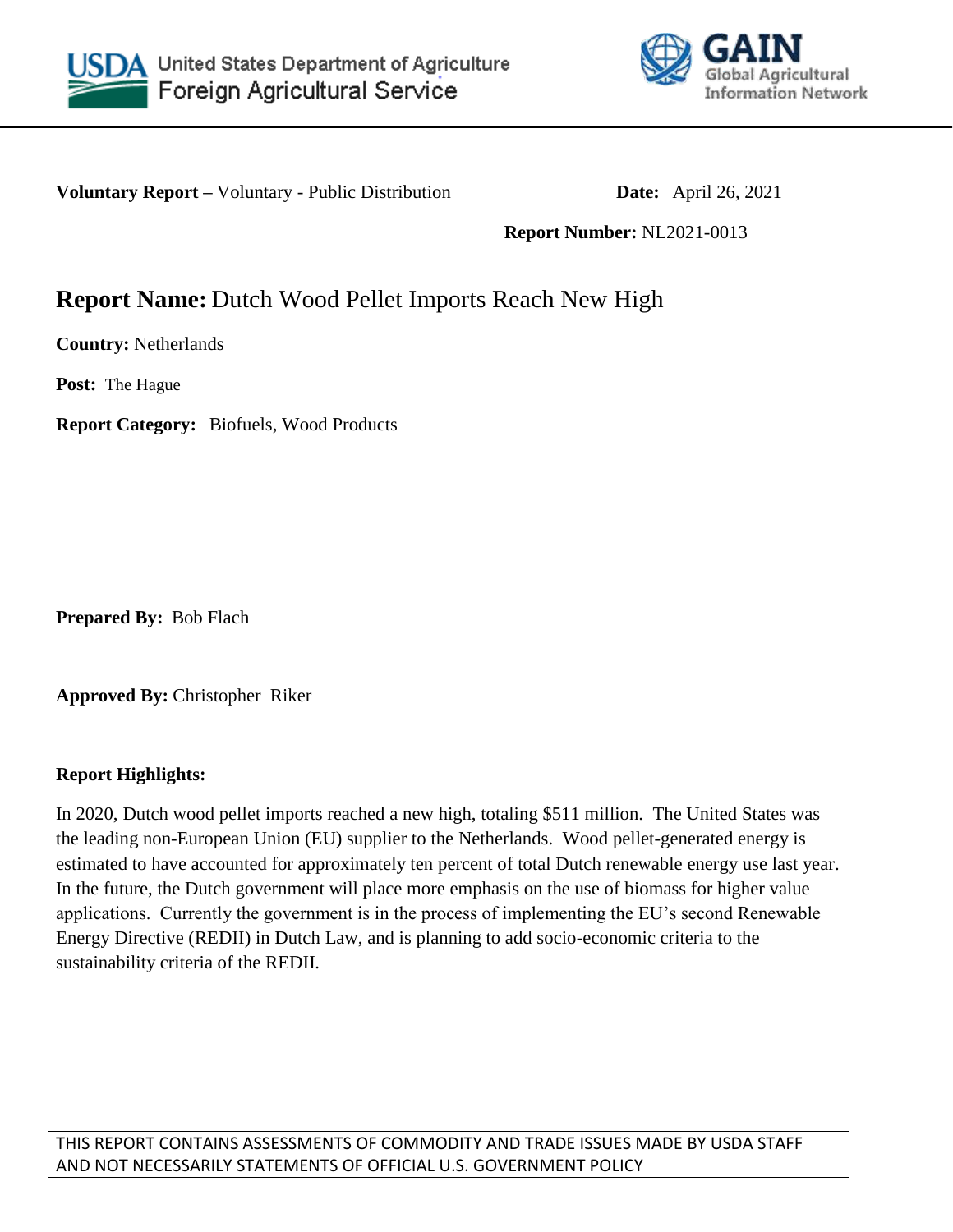



#### **General Information**

In 2020, Dutch wood pellet imports set a record by value (see graph below), after having initially set a record by volume in 2019 (see FAS GAIN Report - [Dutch Wood Pellet Imports Surge to a New Record](https://www.fas.usda.gov/data/netherlands-dutch-wood-pellet-imports-surge-new-record-2019)  [in 2019\)](https://www.fas.usda.gov/data/netherlands-dutch-wood-pellet-imports-surge-new-record-2019). In 2020, the Netherlands imported 2.76 million metric tons (MMT) of wood pellets valued at \$511 million. In terms of both volume and value, nearly half was imported from other European Union (EU) Member States, predominately from the Baltics and Portugal. The United States was the largest third country (non-EU) supplier to the Netherlands, with a volume of 591,000 MT valued at nearly \$112 million, surpassing both Canada and Russia. As a result, the Netherlands rose to be the second largest destination for U.S. wood pellets, after the United Kingdom (surpassing Belgium and Denmark).

The current share of bioenergy generated by wood pellets is estimated at roughly ten percent of total renewable energy consumption in the Netherlands, and roughly thirty percent for all solid biomass (e.g., waste wood, wood chips, and wood pellets -- municipal waste is not included). All the imported wood pellets that are used for renewable energy generation, funded by the Dutch government, are subject to stringent sustainability requirements.



## *Introduction*

In 2013, the [Dutch Energy Accord](https://www.government.nl/documents/publications/2013/09/06/energy-agreement-for-sustainable-growth) (the Accord) was completed, which included funds for the generation of renewable energy. Since the agreement, the Dutch government has allocated  $\epsilon$ 3.63 billion (\$4 billion) in [Stimulation of Sustainable Energy Production \(SDE+\)](https://english.rvo.nl/subsidies-programmes/sde) funds for the co-firing of wood pellets with coal. Each power company's SDE+ allocation for co-firing is eligible for a period of eight years.

THIS REPORT CONTAINS ASSESSMENTS OF COMMODITY AND TRADE ISSUES MADE BY USDA STAFF AND NOT NECESSARILY STATEMENTS OF OFFICIAL U.S. GOVERNMENT POLICY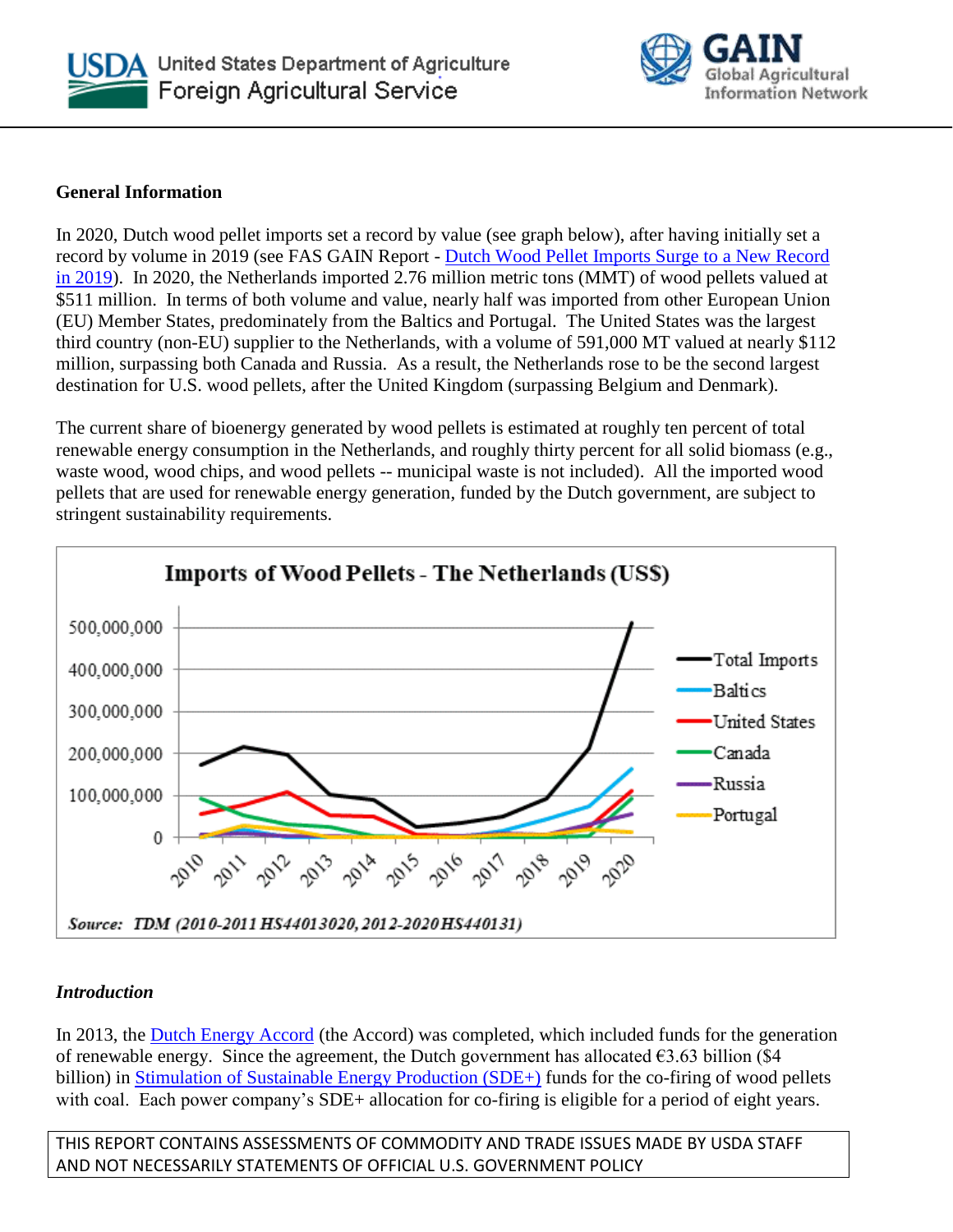The Accord capped Dutch co-firing at 25 Petajoule per year, equivalent to roughly 3.5 MMT of wood pellets per year. It was also decided in the Accord that the use of solid biomass for energy would be subject to specific sustainability criteria laid down by the Dutch government. In addition, the Dutch power sector agreed upon a covenant with NGOs to add socio-economic criteria to the sustainability criteria. For more information about the sustainability requirements see: [https://english.rvo.nl/subsidies-programmes/sde/sustainability-criteria.](https://english.rvo.nl/subsidies-programmes/sde/sustainability-criteria)

## *Forecast for 2021*

In 2020, the RWE power plant in Geertruidenberg (see table 1 below) increased its co-firing from fifty to eighty percent and, in the same year, its plant in Eemshaven began co-firing to replace fifteen percent of its coal input. In the fall of 2019, Uniper began to utilize its assigned SDE+ funds for co-firing, with an annual volume of roughly 500,000 MT. The Onyx power plant in Rotterdam had operational challenges in 2020 but is seemingly online again. NOTE: Onyx is reportedly in negotiation with the Dutch government to accept a buy-out fund to close the plant. In 2021, the RWE and Uniper plants are anticipated to increase their biomass co-firing to close to the maximal level.

| <b>Table 1. Solid Biomass for Co-Firing</b> |                 |              |              |                      |                                          |                        |  |  |  |  |  |  |
|---------------------------------------------|-----------------|--------------|--------------|----------------------|------------------------------------------|------------------------|--|--|--|--|--|--|
| Company                                     | Location        | <b>Start</b> | Heat<br>(MW) | <b>Power</b><br>(MW) | <b>Maximum Volume</b><br>of Biomass (MT) | <b>Type of Biomass</b> |  |  |  |  |  |  |
| <b>RWE</b>                                  | Geertruidenberg | 2018         | <b>NA</b>    | 600                  | 1,600,000                                | Wood pellets           |  |  |  |  |  |  |
| <b>RWE</b>                                  | Eemshaven       | 2020         |              | 1,560                | 800,000                                  | Wood pellets           |  |  |  |  |  |  |
| Uniper                                      | Rotterdam       | 2019         |              | 272                  | 550,000                                  | Wood pellets           |  |  |  |  |  |  |
| Onyx                                        | Rotterdam       | 2020         |              | 730                  | 240,000                                  | Wood pellets           |  |  |  |  |  |  |

Based on domestic pellet production of roughly 350,000 MT, and recent trade statistics, the total Dutch wood pellet consumption is estimated at nearly 2.9 MMT in 2020 (see table 2) -- of which roughly 2 MMT was destined for co-firing. Based on co-firing expansion plans, Dutch pellet use is estimated to increase to approximately 3.1 MMT in 2021. After 2021, the Dutch market for pellets depends on the Dutch government plans (for more information see the paragraph *Developments Related to the Future Use of Biomass*).

| Table 2. Supply and Demand of Wood Pellets – The Netherlands (1,000 MT) |      |      |      |      |       |       |       |  |  |  |
|-------------------------------------------------------------------------|------|------|------|------|-------|-------|-------|--|--|--|
|                                                                         | 2015 | 2016 | 2017 | 2018 | 2019  | 2020  | 2021  |  |  |  |
| Production                                                              | 100  | 200  | 264  | 290  | 320   | 350   | 350   |  |  |  |
| <b>Imports</b>                                                          | 141  | 208  | 329  | 598  | 1,237 | 2,758 | 3,000 |  |  |  |
| -United States                                                          | 38   | 22   |      | −    | 130   | 591   | 750   |  |  |  |
| <b>Exports</b>                                                          | 147  | 208  | 232  | 274  | 316   | 231   | 250   |  |  |  |
| Consumption                                                             | 94   | 200  | 361  | 614  | 1,241 | 2,877 | 3,100 |  |  |  |
| -Cofiring                                                               |      | 0    | 100  | 350  | 800   | 2,000 | 2,500 |  |  |  |
| -Residential                                                            | 50   | 60   | 60   | 70   | 75    | 80    | 85    |  |  |  |
| -Other large scale                                                      | 44   | 140  | 201  | 194  | 366   | 797   | 915   |  |  |  |

Sources: TDM (trade figures), Platform Bio-Energie and Bioenergy Europe, and FAS Post (2020 and 2021).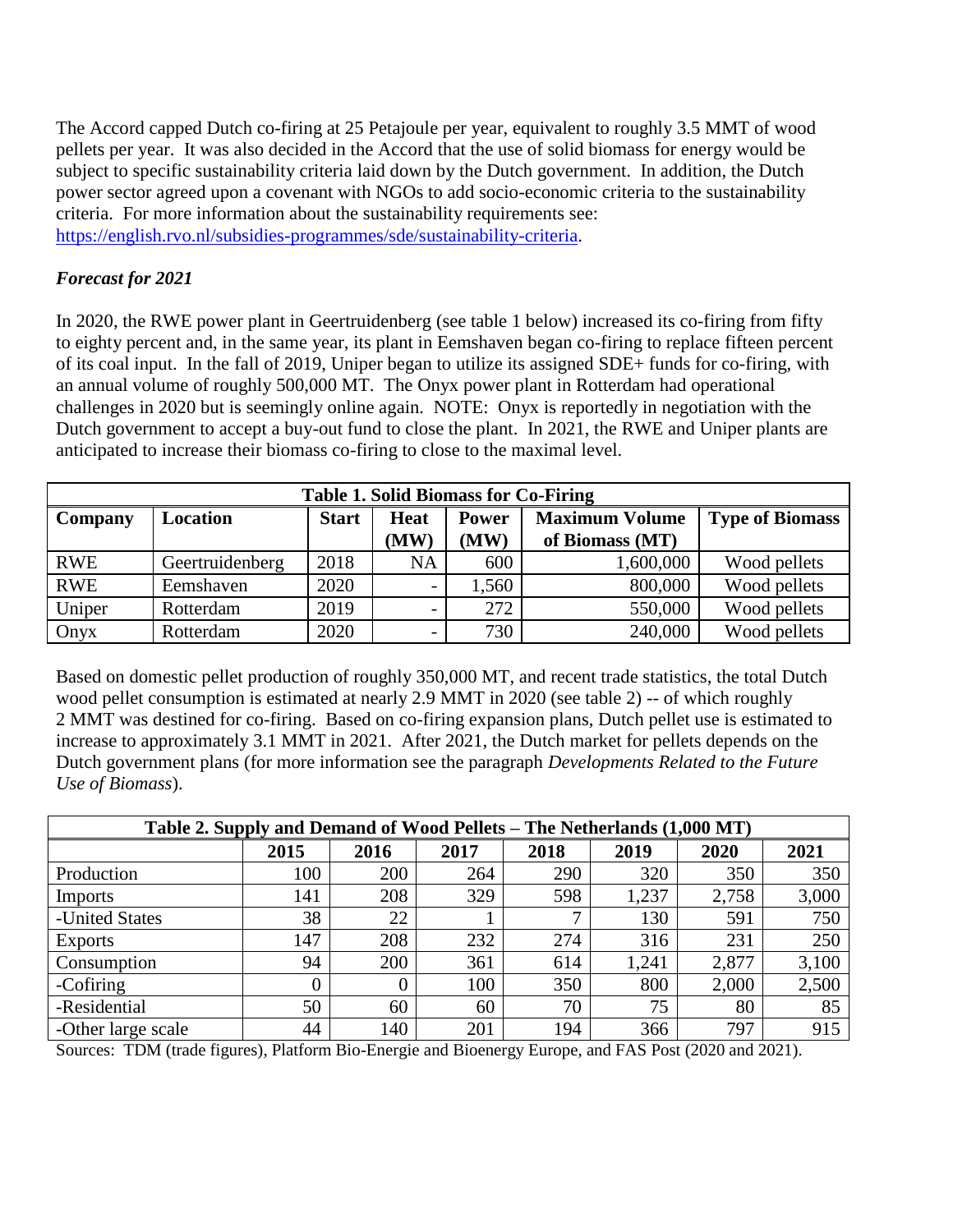In addition to co-firing, wood pellets are used by plants which solely use biomass, often to produce heat or combined heat and power. The Netherlands Enterprise Agency (known by its Dutch acronym of RVO), granted funds for more than 60 projects for industrial power generation and for roughly 150 solid biomass projects which produce heat. This industrial market is estimated at nearly 800,000 MT per year. For more information, see the GAIN Report – [The Dutch Industrial Market for Biomass,](https://www.fas.usda.gov/data/netherlands-dutch-industrial-market-biomass) dated February 20, 2019.

Another market for wood pellets is the residential market, which is estimated at roughly 80,000 MT per year. In 2019, 58.5 percent of the renewable energy consumed in the Netherlands was generated by biomass (27.5% solid, 15.7% liquid, 8.6% municipal waste, and 6.9% gaseous, per the Dutch Bureau of Statistics). Based on the energy content of pellets, the share of pellets was nearly five percent in 2019, but is estimated to increase to roughly ten percent in 2020 and 2021 (NOTE: This is an FAS/The Hague estimate).

## *Developments Related to the Future Use of Biomass*

Under the [Dutch Climate Law](https://www.rijksoverheid.nl/onderwerpen/klimaatverandering/klimaatbeleid) (Dutch language), enforced on July 2, 2019, the Netherlands has set its goal to reduce emissions by 49 percent by 2030 and by 95 percent by 2050. The Netherlands has the ambition to further raise the bar to a reduction of 55 percent at the EU level by 2030, and to reach a neutral and fully circular economy by 2050. In the national [Climate Plan,](file:///C:/Users/BobFlach/Downloads/Klimaatplan+2021-2030.pdf) setting the policy priorities from 2021 to 2030, the Dutch Cabinet indicated biomass is an important tool to achieve a climate neutral and circular economy. The Dutch government asked the SER (Dutch Social Economic Council) and PBL (Netherlands Environmental Assessment Agency) to investigate the available supply and economically viable applications of biomass for the Dutch economy. For more information see the FAS GAIN Report: [Dutch Government Advised to Cascade Biomass.](https://www.fas.usda.gov/data/netherlands-dutch-government-advised-cascade-biomass) Based on the advice of the SER and PBL the Dutch government plans to:

- Phase out biomass for power, low temperature heat (for houses), and light road transport. The Dutch government plans to end the subsidies for biomass generated power in 2027, in accordance with the termination of the SDE+ subsidies. This sanction will not be enforced on combined heat and power generated from biomass, Currently, the government is also preparing legislation to phase out coal for power generation. In December 2020, the PBL finished its [advice](https://www.rijksoverheid.nl/documenten/rapporten/2020/12/18/bijlage-advies-uitfasering-houtige-biogrondstoffen-voor-warmtetoepassingen) (Dutch language) for the government on the timeline for phasing out biomass for generating heat. The report states that until 2030 there are, apart from biomass, not enough renewable alternatives for residential heating.
- Support medium-term use of biofuels for air, marine, and heavy road transport, and high temperature purposes (for industry). The government will support these applications because alternatives are not expected to be available before 2030. The Dutch government also anticipates alternatives for industrial heat will be limited until 2030.
- Support long-term use of biomass for materials and chemicals, including subsidies for innovation, commercialization, and market introduction.